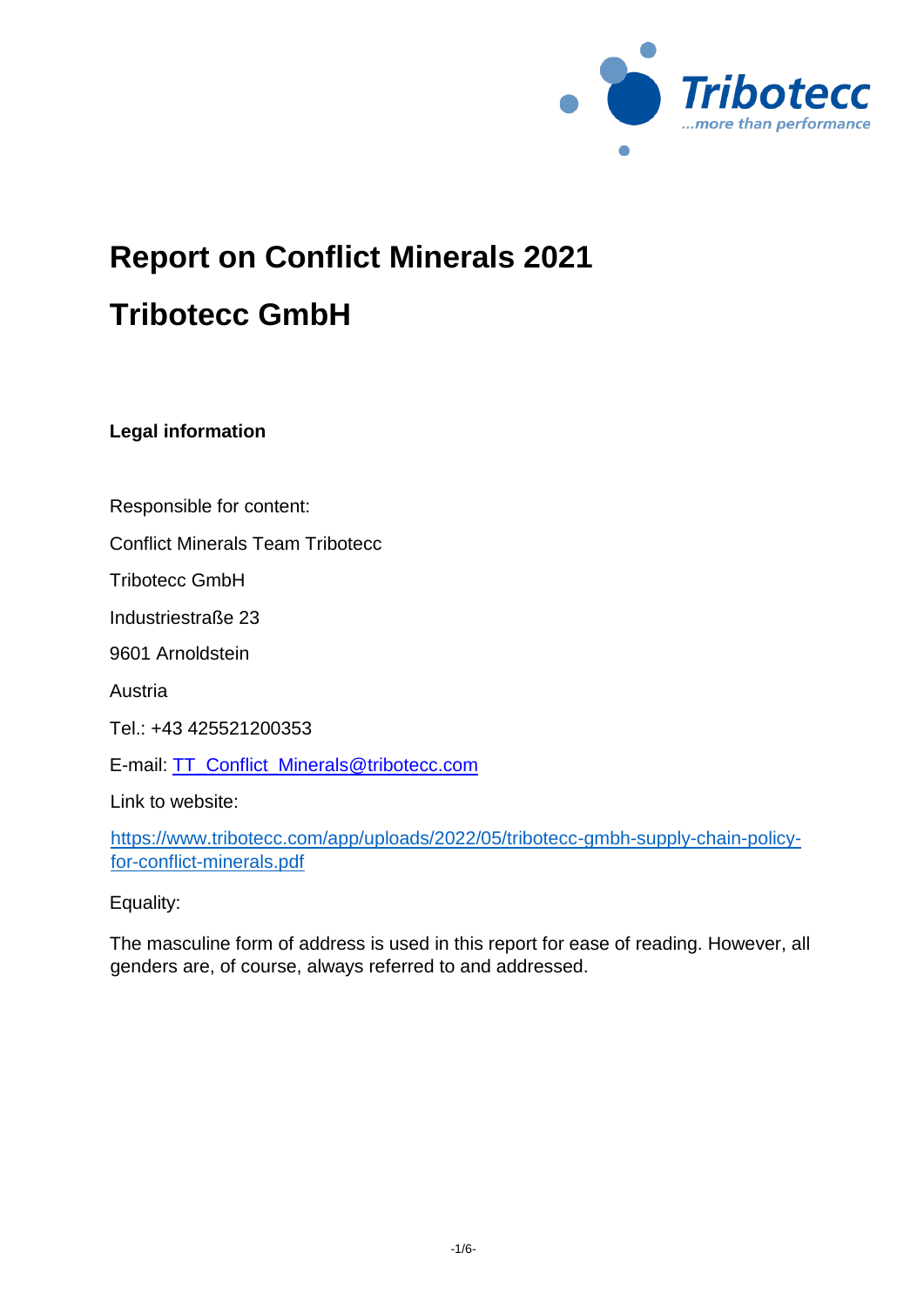

## **CONTENTS**

| <b>FOREWORD</b>                                               | 3 |
|---------------------------------------------------------------|---|
| <b>SECTION 1: INTRODUCTION AND COMPANY OVERVIEW</b>           | 3 |
| SECTION 2: APPROPRIATE INVESTIGATION OF THE COUNTRY OF ORIGIN | 3 |
| SECTION 3: CREATION OF THE DUE DILIGENCE FRAMEWORK            | 4 |
| <b>SECTION 4: DUE DILIGENCE PERFORMED</b>                     | 5 |
| <b>SECTION 5: DUE DILIGENCE RESULTS</b>                       | 5 |
| <b>SECTION 6: EFFORTS TO DETERMINE ORIGIN</b>                 | 5 |
| <b>SECTION 7: RISK MINIMIZATION STEPS</b>                     | 5 |
| <b>CONCLUSION</b>                                             | 6 |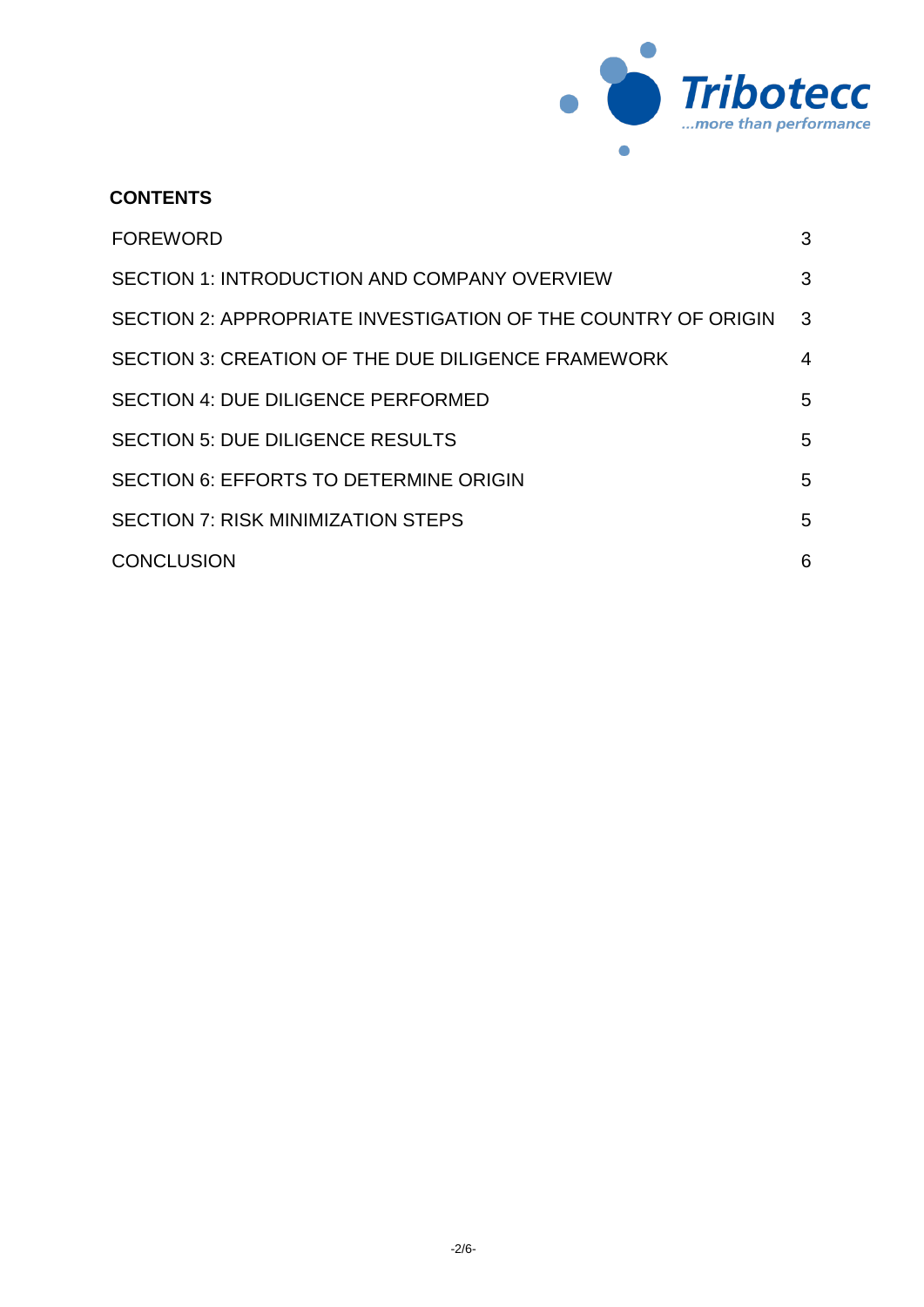

## **Foreword**

<span id="page-2-0"></span>The Conflict Minerals Report ("CMR") of Tribotecc GmbH (referred to below as "Tibotecc", "we" or "our") is prepared in compliance with the OECD Due Diligence Guidance for Responsible Supply Chains of Minerals from Conflict-Affected and High-Risk Areas ("CAHRA-OECD Guidance" or also "OECD Guidance") and the Responsible Minerals Initiative ("RMI") Guidance for Preparing Public Due Diligence.

## **Section 1: Introduction and company overview**

<span id="page-2-1"></span>Tribotecc is a subsidiary of Treibacher Group, the company's headquarter is in Arnoldstein, Austria and the sales office is located in Vienna, Austria.

Tribotecc is the world's largest manufacturer when it comes to various special metal sulfides.

As functional additives**,** they are used i[n](https://www.tribotecc.com/friction/) [brake pads and clutch](https://www.tribotecc.com/friction/) [facings](https://www.tribotecc.com/friction/) as well as i[n](https://www.tribotecc.com/lubricants/) [lubricants,](https://www.tribotecc.com/lubricants/) [polymers,](https://www.tribotecc.com/polymers/) [powder metallurgy,](https://www.tribotecc.com/powder-metallurgy/) [abrasives,](https://www.tribotecc.com/abrasives/) [batteries](https://www.tribotecc.com/electronics/) and within a variety of other fields.

The company develops**,** manufactures and distributes bot[h](https://www.tribotecc.com/products/) [synthetic and natural](https://www.tribotecc.com/products/)  [metal sulfides](https://www.tribotecc.com/products/) using a unique, patented synthetic manufacturing process. Tribotecc has the world's largest capacities for various special metal sulfides.

For more details, see [https://www.tribotecc.com](https://www.tribotecc.com/)

For the material tin, we operate as Union importers in accordance with the criteria of EU Regulation 2017/821 (Regulation laying down supply chain due diligence obligations for Union importers of tin, tantalum and tungsten, their ores, and gold originating from conflict-affected and high-risk areas).

Tin Metal is the raw material for the production of tin powder and tin sulfides which are used as additives in sintered or resin bonded friction materials.

To implement the process of ensuring due diligence into the existing integrated management system, in 2021 we defined a cross-divisional Conflict Minerals Team and prepared corresponding specification documentation on the subject of due diligence.

## **Section 2: Appropriate investigation of the country of origin**

<span id="page-2-2"></span>We have defined the following measures and regulations to establish an appropriate internal system for continuous investigation of the country of origin:

#### Corporate policy on the supply chain:

Tribotecc has developed a supply chain policy to avoid using conflict minerals that directly or indirectly finance or benefit armed groups and/or are associated with other serious human rights violations in high-risk and conflict-affected regions. This guideline is aligned with the third edition of the CAHRA-OECD Guidance and covers all risks identified in Annex II of the OECD Guidance. The supply chain policy for conflict minerals has global scope and has been reviewed and approved in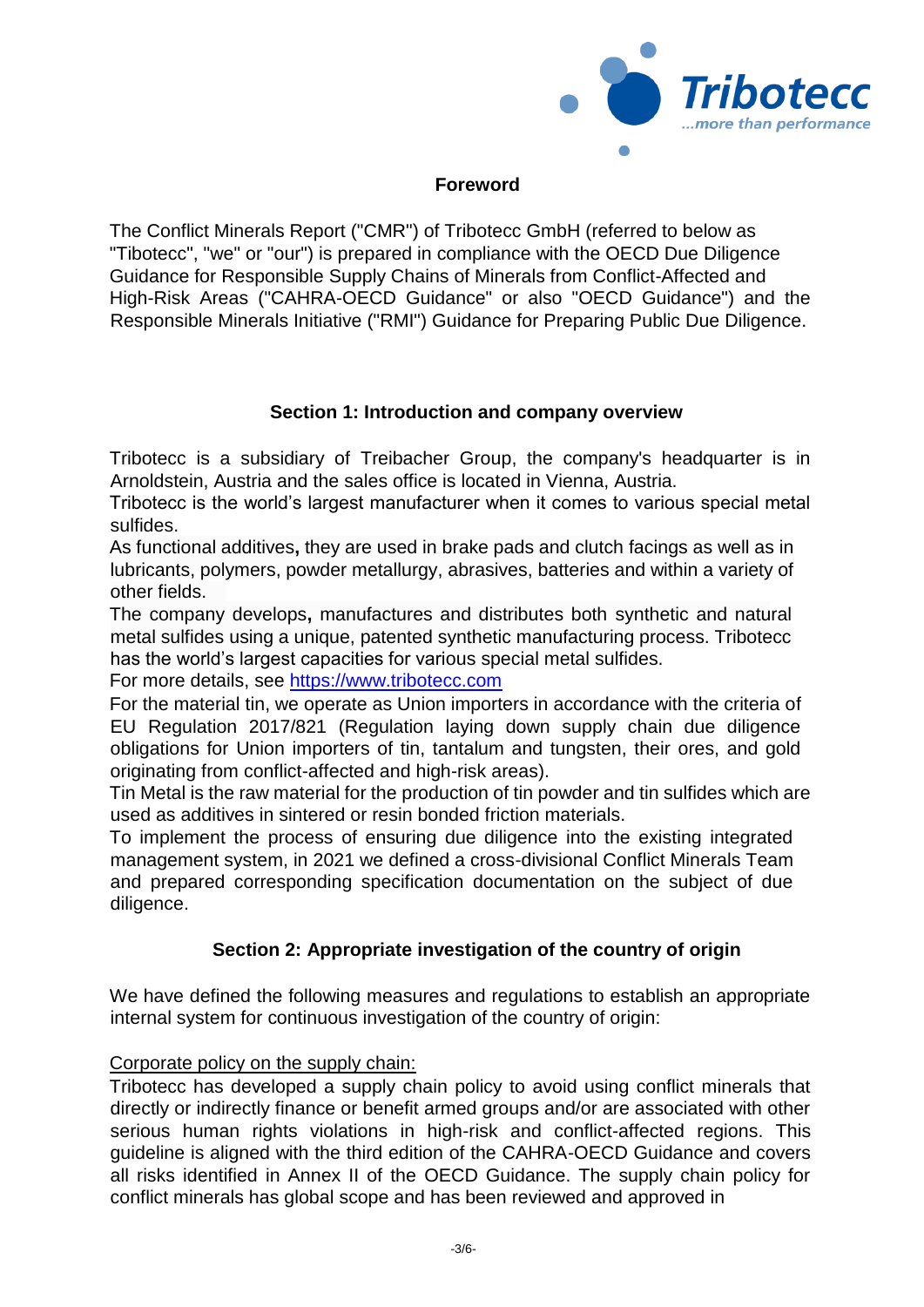

accordance with internal requirements. It is available to interested parties via the website.

Code of Conduct for Suppliers:

To establish the ethical and conduct requirements in our supply chain in addition to the quality requirements for our suppliers, we have drawn up a separate Code of Conduct for Suppliers. This is intended to support us in our efforts to further develop our suppliers.

Corporate strategy for the procurement of conflict minerals:

In the course of integrating the conflict materials issue into our existing management system, we also defined the corporate strategy in this regard. It was defined that material will only be purchased from raw materials suppliers that are listed with RMI or have a valid CMRT.

Establishing criteria for supplier selection and internal checking systems: The corporate strategy referred to above is anchored in the corresponding specification documents of the management system and, in addition to the materials procurement process, also regulates the criteria for recruiting new suppliers. Before entering into business relationships with a new supplier, we thoroughly check whether this potential supplier meets all legal requirements and also our internal requirements (such as quality requirements, ethics and conduct requirements, etc.). We communicate our supply chain policy to all our suppliers and maintain an active exchange with them. In the course of regular incoming raw materials inspection, among other things we also closely check completeness of the delivery documents. Annual supplier status review:

The national requirement according to the current Mineral Raw Materials Act stipulates that once a year Union importers must communicate the imported quantities and sources of supply (origin and provenance of minerals and metals) to the Federal Ministry using the "Reporting of Import Figures" template. The sources of supply used and their status (RMI listed) as well as the up-to-dateness of the CMRT are verified during the preparation of this report.

## **Section 3: Creation of the due diligence framework**

<span id="page-3-0"></span>In line with our own Code of Ethics and Conduct, we see our commitment in the supply chain of the materials we produce as more than just a unilateral responsibility. Over the past few years we have already taken many measures to ensure that this responsibility is not limited merely to relationships with our customers and suppliers. Thus, we also see our due diligence as a social responsibility for safeguarding our location. In 2021, we expanded the framework of our operational due diligence when the conflict minerals topic was included in both our Code of Ethics and Conduct and our integrated management system.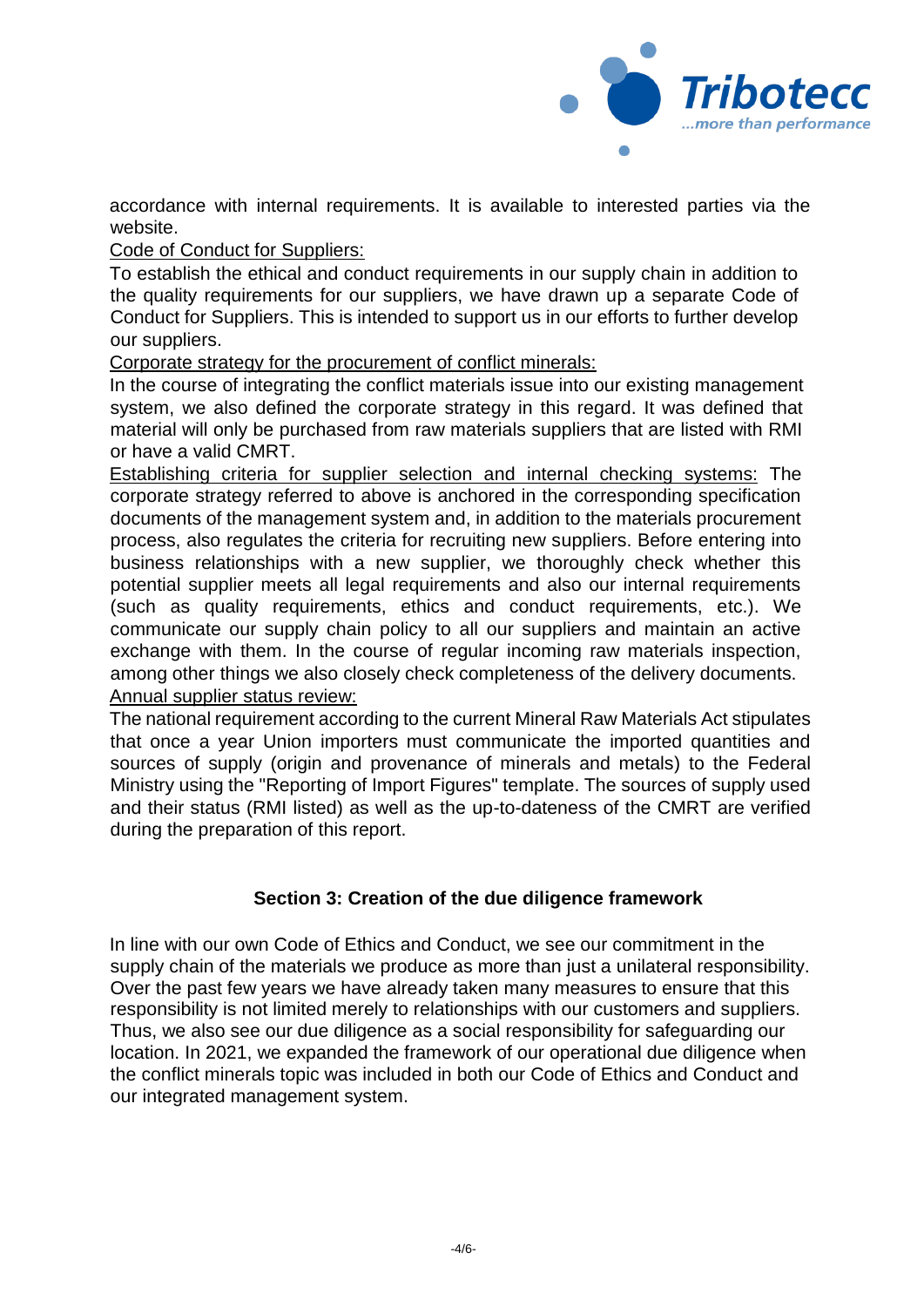

## **Section 4: Due diligence performed**

<span id="page-4-0"></span>In March 2022, we commissioned an external company to evaluate our due diligence measures. As a partner of the Responsible Minerals Initiative ("RMI"), the RCS Global Group is a global market leader in responsible sourcing audits. The review focused on the implementation of the OECD Due Diligence Guidance on Promoting Responsible Supply Chains for Minerals from Conflict-Affected and High-Risk Areas. Furthermore, the internal requirements for proper transmission of the required data were defined in accordance with the national requirements stipulated by the Raw Materials Act Amendment, Section 222c (Subsequent checking when importing tin, tantalum and tungsten, their ores, and gold originating from conflict-affected and high-risk areas) which came into force on January 1, 2021.

Tribotecc is also audited by an accredited provider in accordance with ISO 9001 and ISO 14001. We confirm our commitment to the supply chain policy and have introduced internal procedures for supply chain management which also include the raw materials due diligence process.

## **Section 5: Due diligence results**

<span id="page-4-1"></span>The RCS Group's external audit report is available for download on the website. The results of the internal due diligence review are part of our management review system and are reported to the Management Board by the persons responsible. In summary, in line with applicable international and national regulations, this CMR is prepared annually and made available accordingly.

## **Section 6: Efforts to determine origin**

<span id="page-4-2"></span>As already described in Section 2 under the item on internal checking systems, a review of the delivery documents is carried out during the incoming raw material inspection. The documents are attached to the purchase file in accordance with internal requirements.

Raw material deliveries without a clear origin are not accepted and are therefore not used for our production either.

#### **Section 7: Risk minimization steps**

<span id="page-4-3"></span>Tribotecc intends to take the following steps to continuously improve our due diligence process:

Creating an awareness of responsibilities among all supply chain stakeholders. As a first step, we intend to communicate the Code of Conduct for Suppliers that we have defined.

In addition, measures will be taken within the corporate group to support the establishment of due diligence in the individual companies and to facilitate cooperation on this topic. This includes exchanging information and mutual internal auditing.